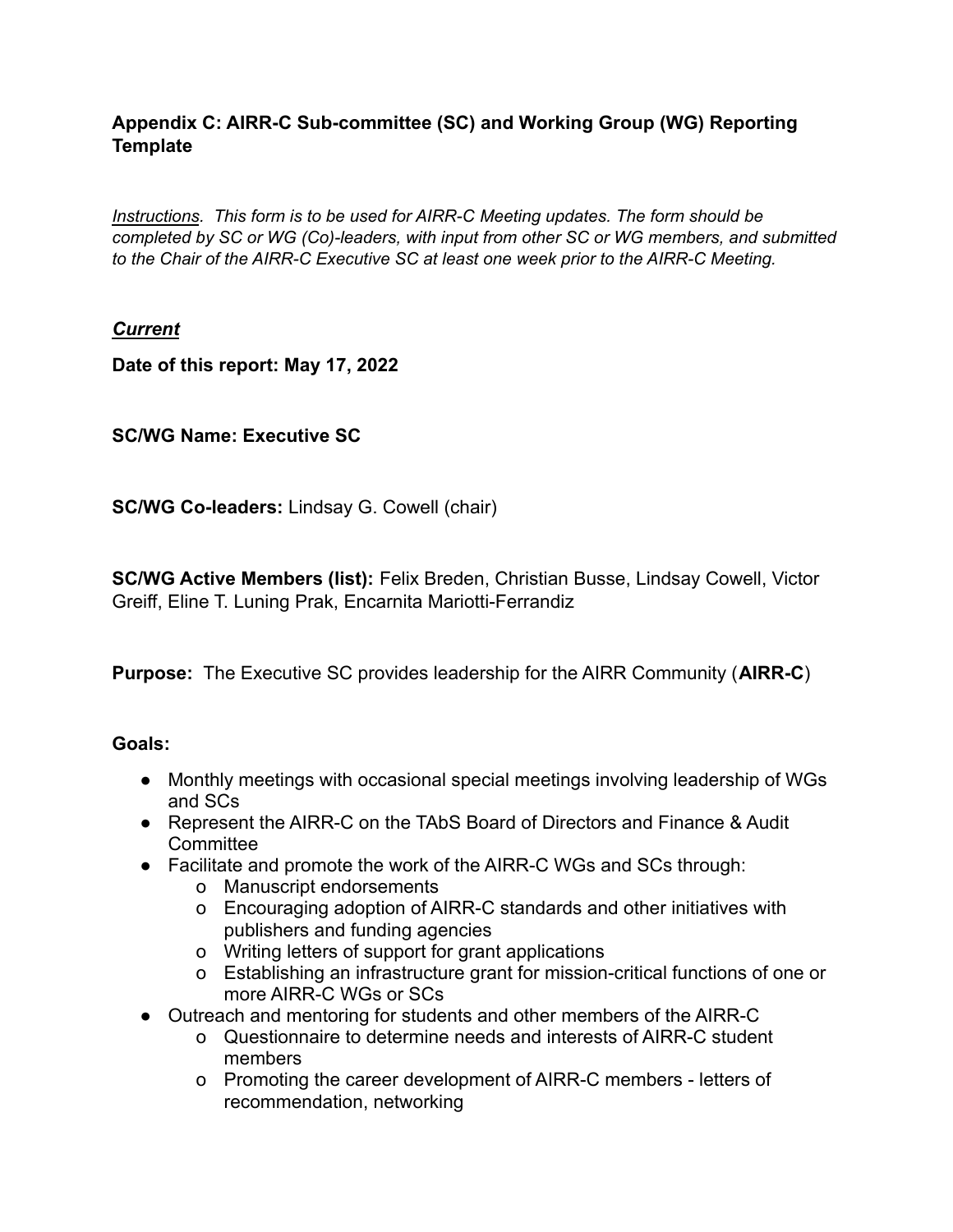- Contribute to outreach efforts including commercial and academic partnerships that lead to greater sharing, annotation and standardization of AIRR-seq data
- Oversee WG/SC reorganizations, after ratification by the AIRR-C in Meeting V
- Update the AIRR-C mission statement, in part, to align with the revised TAbS mission statement.
- Develop a conflict-of-interest policy.
- Establish one or more AIRR-C prizes

## **Products (if any):**

- Governance document
- Meeting minutes
- Manuscript endorsements

### **Resources (if any):**

The AIRR-C Executive SC has purview over the finances of the AIRR Community, deciding how funds are allocated between different WG and SCs of the AIRR-C including funding for meetings, communications, administrative support, prizes and special projects

#### **Progress report on current purpose, goals, products and resources:**

- Convened monthly meetings including 1-2 special meetings with SC and WG co-leads
- Represented on TAbS Board of Directors and TAbS Finance & Audit (budget and audit) Committee, with financial reporting.
- Reviewed all publications presented for AIRR endorsement (eLife review from the Biological Resources WG, Chapters for the Immunogenetics Volume of Methods in Molecular Biology organized by EuroClonality)
- Facilitated the first round of proposals for funding from TAbS to support mission critical WG/SC activities
- Oversee WG/SC reorganizations, after ratification by the AIRR-C in Meeting V o (merging of three WGs into the Standards WG)
- Update the AIRR-C mission statement, in part, to align with the revised TAbS mission statement.
	- o TAbS ended up revising theirs, which is now more in line with ours
- Develop a conflict-of-interest policy.
	- o Decided to work from the TabS one, which is still under development
- Establish one or more AIRR-C prizes
	- o Established the Community Service Prize
- Obtained NIH funding to support travel awards to this meeting.
- Revised governance document: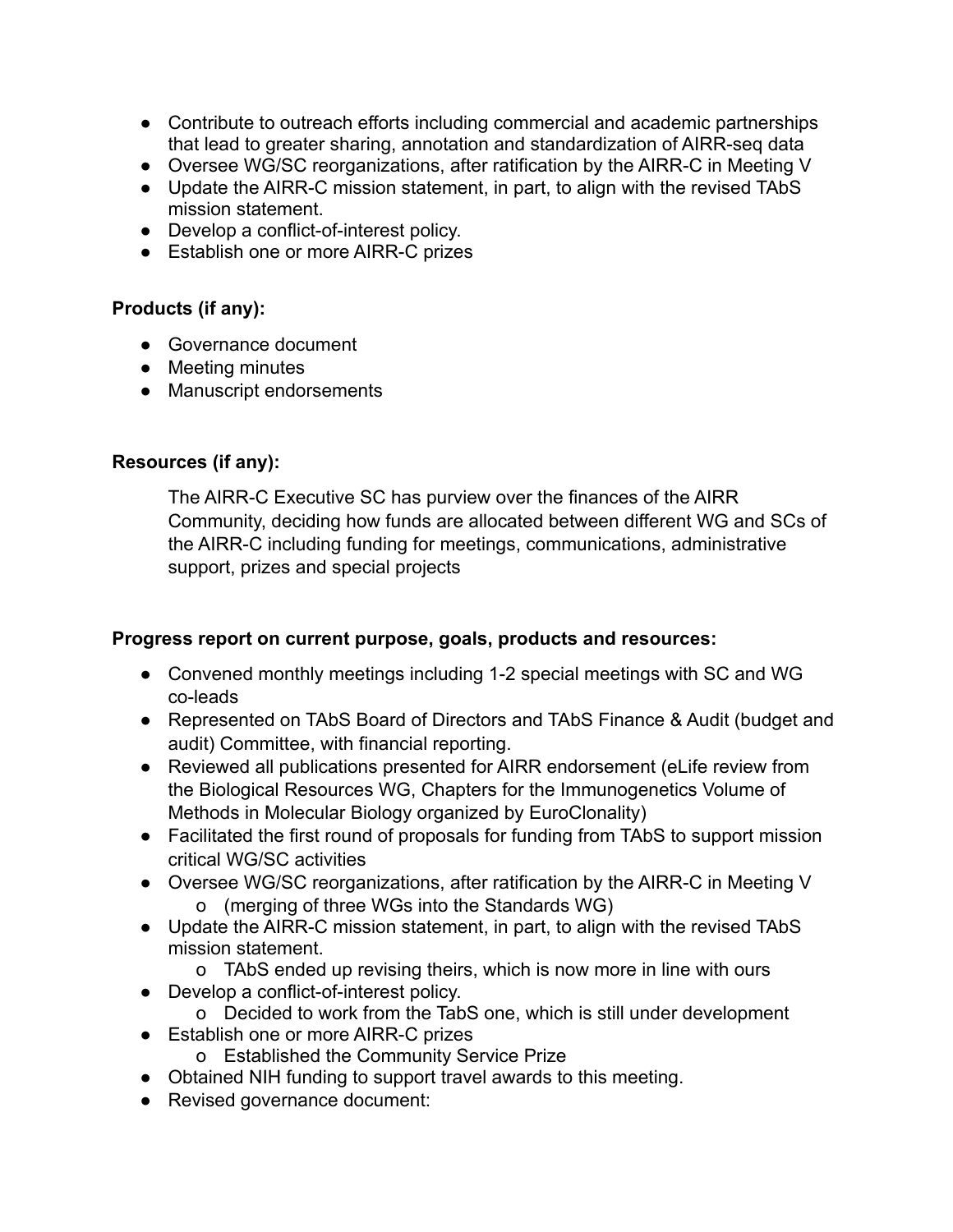- o Clarifying edits:
	- Clarified the process around WG leadership transitions
	- Resolved a lack of clarity around eligible voters in AIRR-C votes, quorum for termination of merger with TAbS, and entering into force of approved proposals
- o Edits to improve organization, readability, and reference:
	- Move WG descriptions to the appendix
	- Remove redundant/duplicated sections
	- Consistent formatting and numbering of paragraphs
	- Add logo licensing form, delegate licensing decisions to Comms SC

## *Proposed plans for the coming interval:*

**Purpose:** The Executive SC provides leadership for the AIRR Community

## **Goals:**

- Monthly meetings with occasional special meetings involving leadership of WGs and SCs
- Represent the AIRR-C on the TAbS Board of Directors and Finance & Audit **Committee**
- Facilitate and promote the work of the AIRR-C WGs and SCs through:
	- o Manuscript endorsements
	- o Encouraging adoption of AIRR-C standards and other initiatives with publishers and funding agencies
	- o Writing letters of support for grant applications
	- o Establishing an infrastructure grant for mission-critical functions of one or more AIRR-C WGs or SCs
- Outreach and mentoring for students and other members of the AIRR-C
	- o Questionnaire to determine needs and interests of AIRR-C student members (comms Pam or Victor)
	- o Promoting the career development of AIRR-C members letters of recommendation, networking
- Contribute to outreach efforts including commercial and academic partnerships that lead to greater sharing, annotation and standardization of AIRR-seq data
- Oversee WG/SC reorganizations, after ratification by the AIRR-C in Meeting VI (establishment of group to develop a strategic plan)
- Develop a conflict-of-interest policy.

# **Products (if any):**